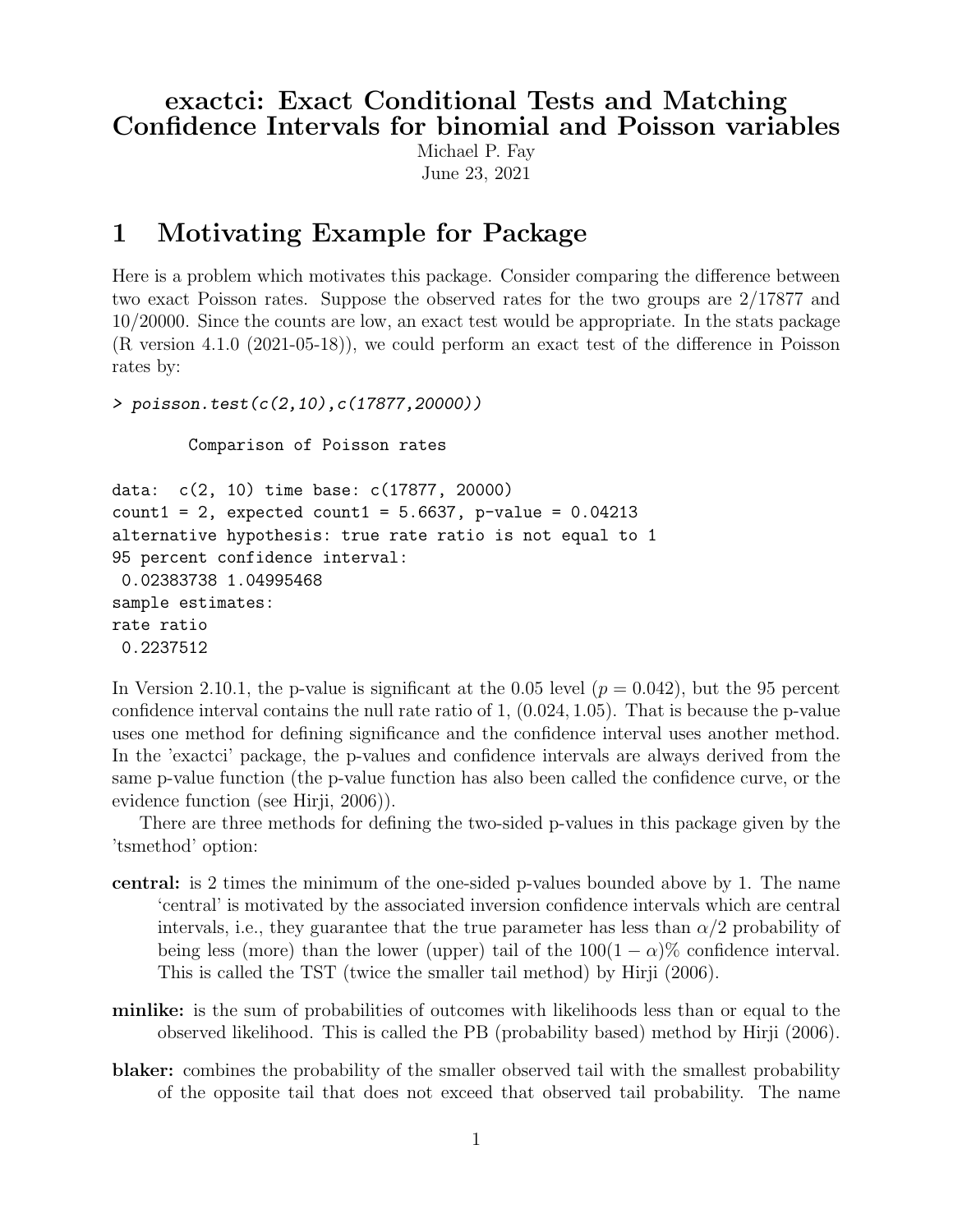'blaker' is motivated by Blaker (2000) which comprehensively studies the associated method for confidence intervals. This is called the CT (combined tail) method by Hirji  $(2006).$ 

With the 'exactci' package we get automatic matching confidence intervals:

```
> library(exactci)
> poisson.exact(c(2,10),c(17877,20000),tsmethod="central")
        Exact two-sided Poisson test (central method)
data: c(2, 10) time base: c(17877, 20000)
count1 = 2, expected count1 = 5.6637, p-value = 0.06056
alternative hypothesis: true rate ratio is not equal to 1
95 percent confidence interval:
0.02383738 1.04995468
sample estimates:
rate ratio
0.2237512
> poisson.exact(c(2,10),c(17877,20000),tsmethod="minlike")
        Exact two-sided Poisson test (sum of minimum likelihood method)
data: c(2, 10) time base: c(17877, 20000)
count1 = 2, expected count1 = 5.6637, p-value = 0.04213
alternative hypothesis: true rate ratio is not equal to 1
95 percent confidence interval:
0.03519552 0.94194758
sample estimates:
rate ratio
0.2237512
> poisson.exact(c(2,10),c(17877,20000),tsmethod="blaker")
        Exact two-sided Poisson test (Blaker's method)
data: c(2, 10) time base: c(17877, 20000)
count1 = 2, expected count1 = 5.6637, p-value = 0.04213
alternative hypothesis: true rate ratio is not equal to 1
95 percent confidence interval:
0.03519552 0.93626967
sample estimates:
rate ratio
0.2237512
```
Similar examples apply to exact binomial tests. For details see Fay (2010).